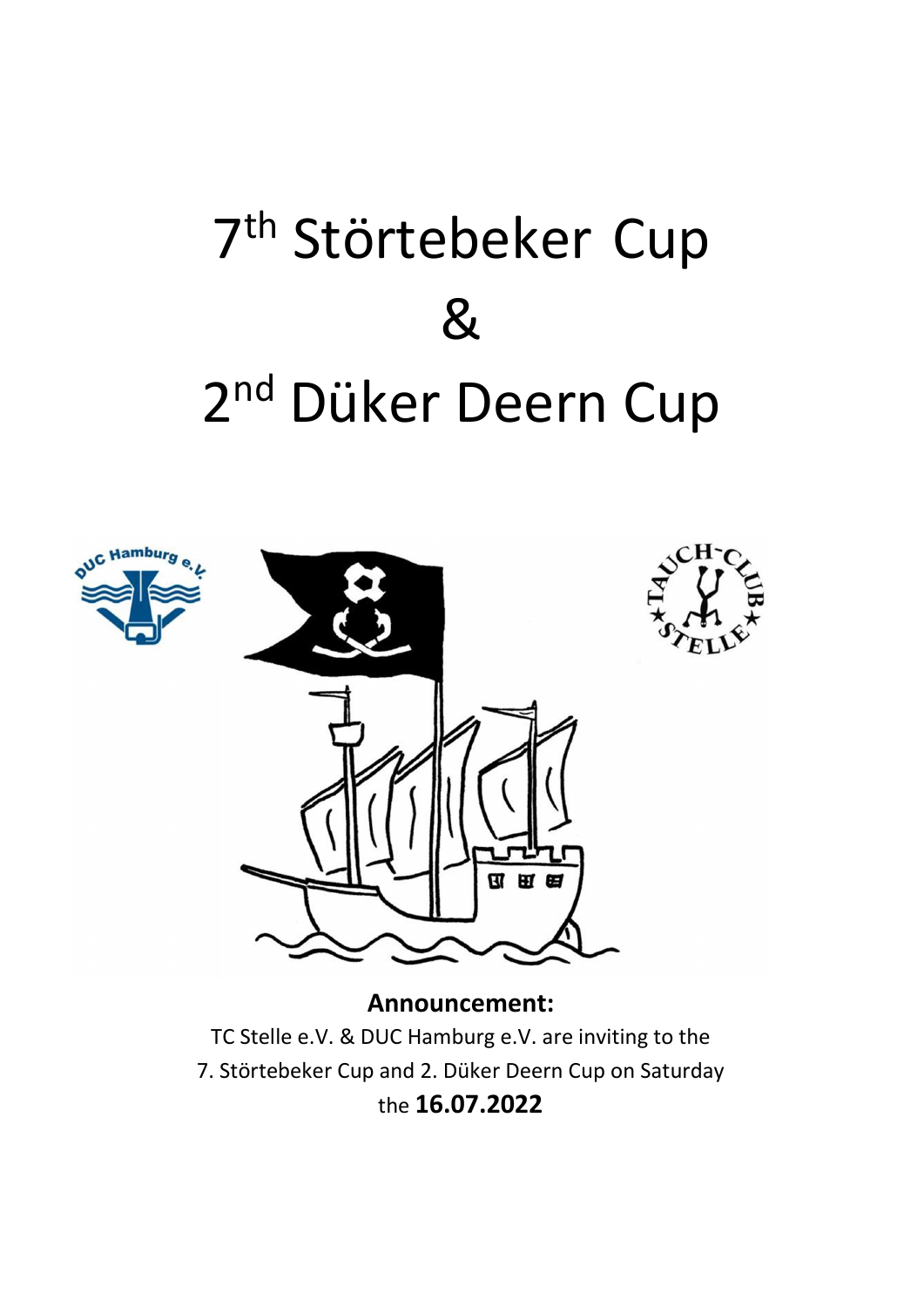#### Location

Indoor pool Bad Buchholz

### 1. Pool

Pool size W=7,50m L=12,50m D=3,80m

#### 3. Date

| Tournament:                       | Saturday                  | 16.07.2022 |
|-----------------------------------|---------------------------|------------|
|                                   | Opening                   | 8:15       |
|                                   | Team Captain Meeting 8:45 |            |
|                                   | First game                | 9:00       |
|                                   | Last game ca. 18:00 Uhr   |            |
| Award ceremony / Party from 19:00 |                           |            |

| Arrival / Departure | Friday 03.07.2018 From 20:00                      |
|---------------------|---------------------------------------------------|
|                     | Sunday 05.07.2020 until 11:00                     |
|                     | Camping is possible at the DLRG house in Buchholz |

#### 4. Addresses

| Pool          | <b>Bad Buchholz</b><br>Holzweg 10<br>21244 Buchholz in der Nordheide                     |
|---------------|------------------------------------------------------------------------------------------|
| Party/Camping | DLRG Heim Buchholz (DLRG Buchholz e.V.)<br>Holzweg 12<br>21244 Buchholz in der Nordheide |

#### 5. Rule

The tournament will be held under the current international and national rules of the CMAS/VDST, in addition all collateral clauses and official changes. The organizers reserves the right to change the rules, in the interest of the tournament.

#### 6. Mode

The tournament mode will be decided based on the number of admitted teams. A maximum number of eight teams is admitted. The schedule and if applicable the groups will be published on Friday around 21:00 in the DLRG House.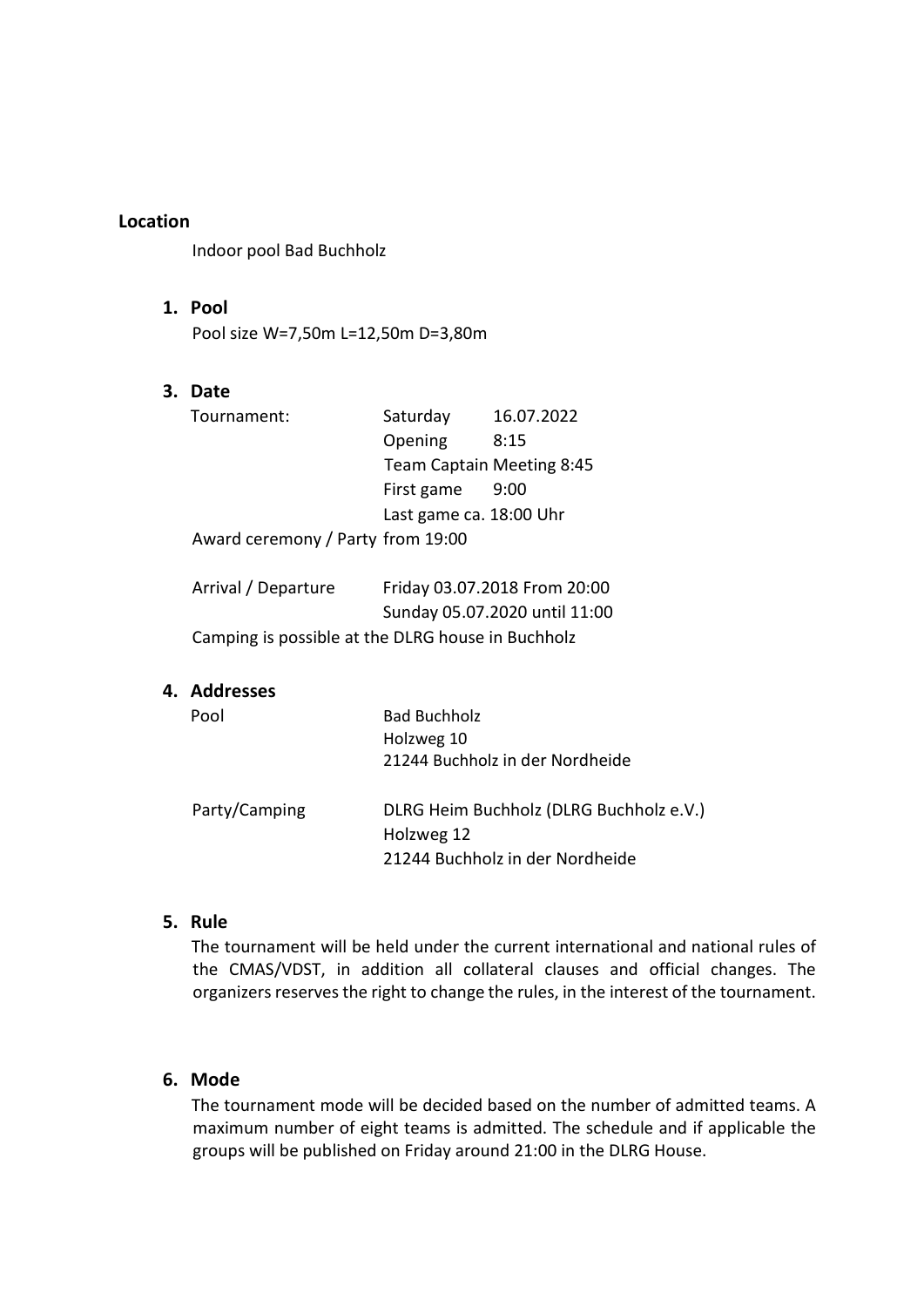#### 7. Registration

To register send an E-Mail with the following information to Timo Frank (uwrtimofrank@gmail.com):

Team name, approximate number of players, referees and contact person.

#### Deadline for registration is 2 Weeks bevor start

The first eight teams to register will be accepted. The order will be determined based on the date and time of the registration. In case of a simultaneous or close to simultaneous arrival the organizer will randomly draw one. (What is considered close to simultaneous is a decision of the organizes).

The registration fee for the tournament is 245,- $\epsilon$  per mix team and 100,- $\epsilon$  per woman Team

The fee contains the possibility to camp (Friday until Sunday), Dinner (Wild boar, Turkey, Salads and desserts) for 12 player. In case of more than 12 participants, an additional 12€ will be charged for each extra player for the dinner. Please inform the organizer in advance of additional players for organizational purposes. Breakfast and Drinks are not included in the registration fee (We try to provide some Breakfast on Sunday).

Please transfer the registration fee to the following bank account:

Tauch-Club Stelle e.V IBAN: DE87 2406 0300 0505 5555 00 BIC: GENODEF1NBU Text: UWR 7. Störtebeker Cup / 2. Düker Deern Cup, Team name

By registration, the team and its players accept this document and all its items.

#### 8. Liability/Organizer

The organizer is not liable for lost items such as equipment or wardrobe. The organizer will check all facilities for forgotten items and will try to return them to the rightful owner.

The participation in the tournament takes place at one's own responsibility/risk. The organizers disclaim any liability. The tournament is organized by DUC Hamburg e.V..

#### 9. Players and Referees

Every player to participate needs a valid player pass with valid medical exam, that show she/he is fit to play.

The player passes and a team data sheet with player names are to be brought to the team captains meeting. Every team has to provide two referees.